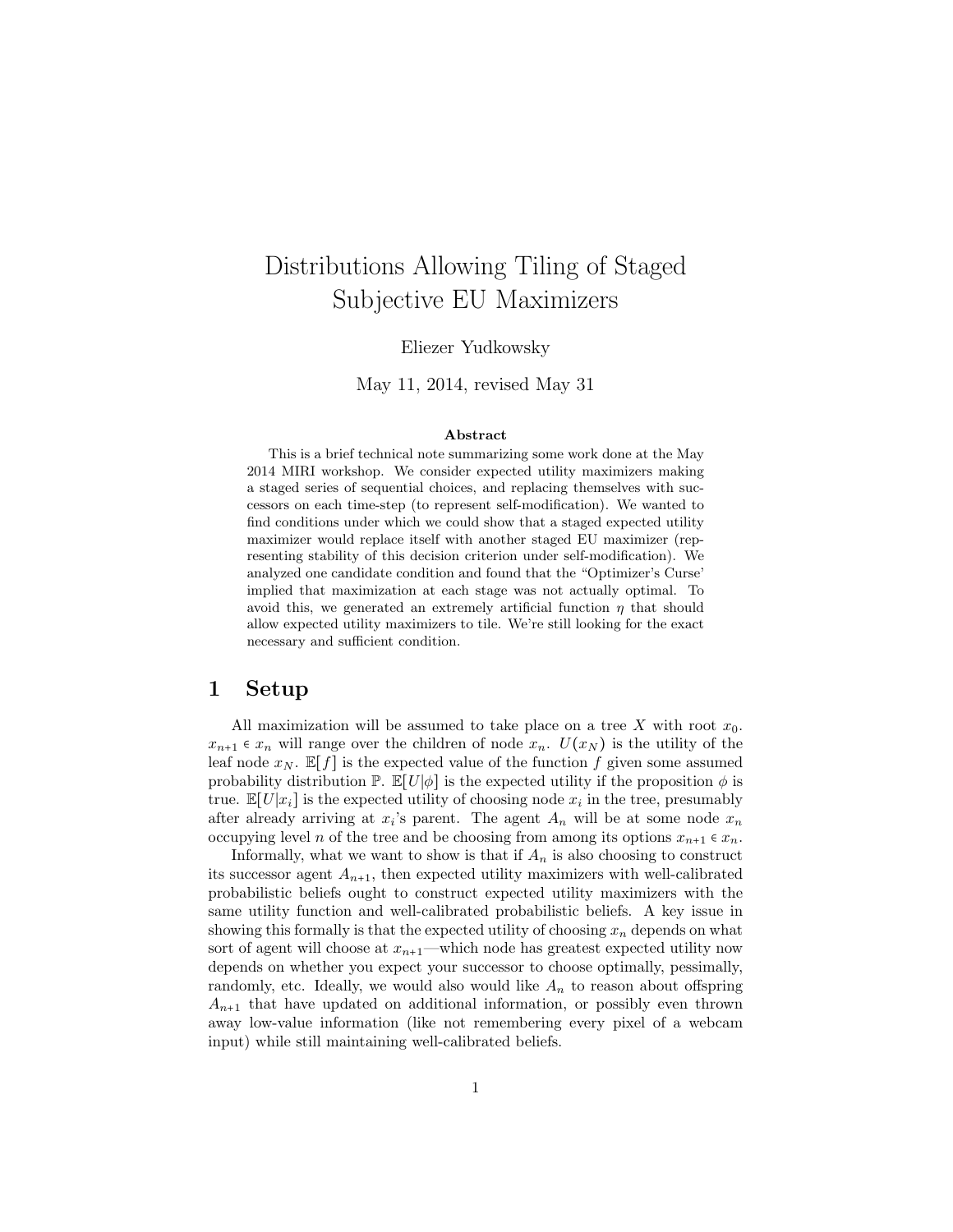Most of our thinking before this workshop focused on probabilistic reflection principles in which  $\mathbb{E}_0[f]$  relates to  $\mathbb{E}_1[f]$  in some fashion that lets an agent using  $\mathbb{E}_0$  conclude that if an agent using  $\mathbb{E}_1$  expects high utility, then  $\mathbb{E}_0$  expects high utility.

This paper is about a different angle in which we try to construct one particular probability distribution and expected utility function which will be apt to tiling maximizers reasoning about it, instead of trying to start from the general properties of E. This should let us construct at least one tiling maximizer for the special case, which we can then examine further, although this has not yet been done formally. First, however, we'll introduce the problem and show why other distributions don't work.

#### 2 Vingean blinders

In discussions prior to the workshop, the following equation was suggested:

$$
\mathbb{E}[\max_{x_{n+1}\in x_n}\mathbb{E}[U|x_{n+1}]] = \max_{x_{n+1}\in x_n}\mathbb{E}[U|x_{n+1}]
$$

This says that the expected utility of a node  $x_n$  is the maximum of the expected utilities of  $x_n$ 's children. This is how a traditional maximization tree search would work on the parts of the tree that had been exhaustively searched.

The problem with this equation is that if it is true over every part of the search tree, it means that an expected utility maximizer is guaranteed to find the global maximum of the tree, i.e., the leaf with the highest expected utility among all leaves. Bounded agents will not have enough computing power to search the whole tree; they cannot *globally maximize*. Even if the leaf is an uncertain estimate, a bounded agent will usually not be able to search the whole tree to find the maximum among all uncertain estimates at leaf nodes.

We generally term the *Vingean principle* the notion that an agent should not be able to predict the exact actions of its successors. (Otherwise the first agent in a sequence of self-improvers would be able to predict out all the policies of all its successors out to the end of time).

We therefore want to evaluate *staged* subjective expected utility maximizers in which each node is only a subjective estimate of the maximum subjective expected utility available at the next stage, if the agent goes down that branch of the tree. Subjective estimates at one stage should be updated on additional information at the next stage, and sometimes be wrong. Bounded agents should not be guaranteed to find the global maximum; they should do what they guess to be the best thing at each next step (taking into account that their future selves will likewise do the apparently best thing on each successive step while taking into account that their successors will do the same, etc.) That this is a guess implies that it should not be assumed to be perfectly accurate.

A requirement that expresses this principle is:

<span id="page-1-0"></span>
$$
\mathbb{E}[\max_{x_{n+1}\in x_n} \mathbb{E}[U|x_{n+1}]] + \max_{x_{n+1}\in x_n} \mathbb{E}[U|x_{n+1}]
$$
\n(1)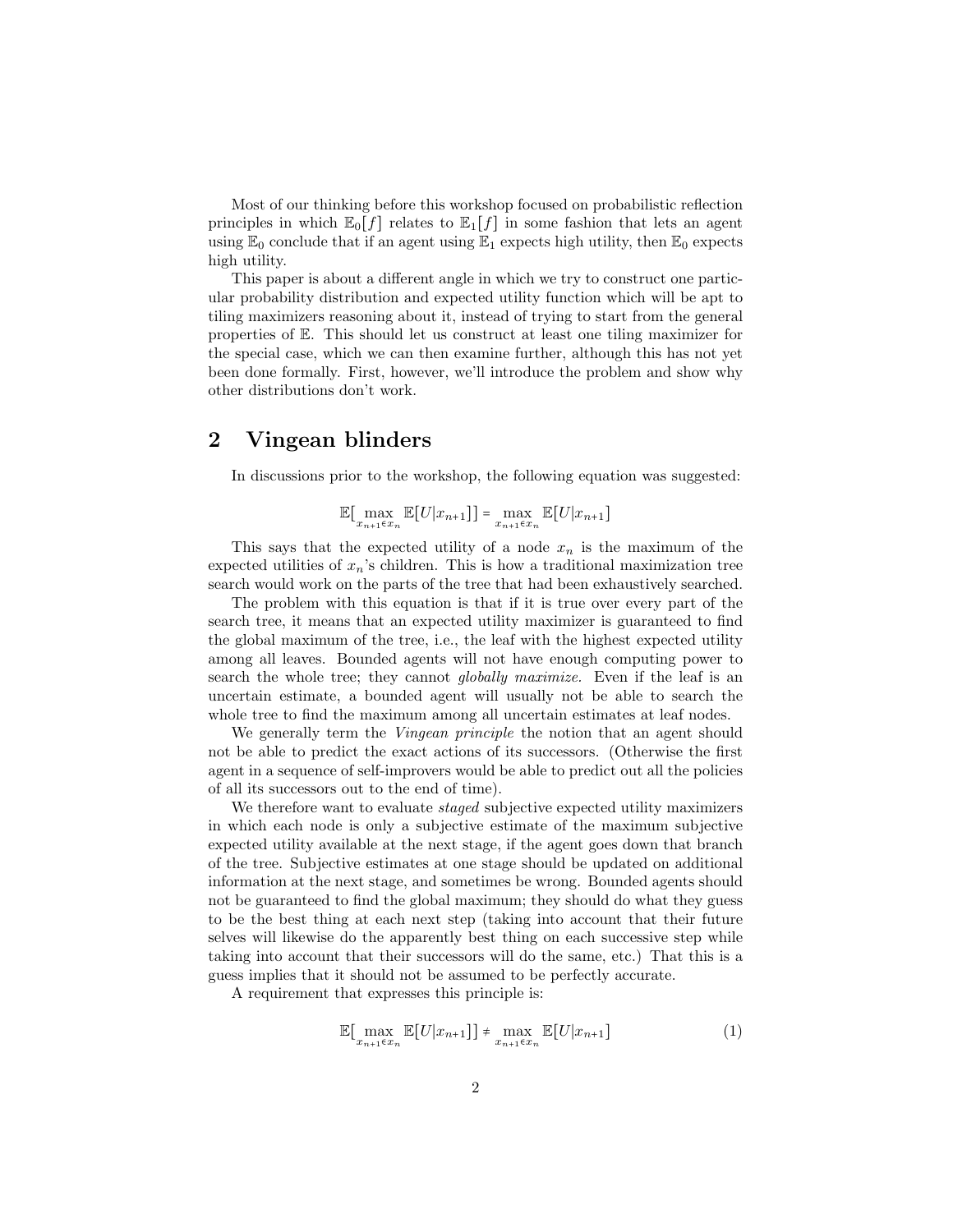(note the not-equals sign). Another way of expressing the principle is that within the calculations of an agent at level n, maxes ranging over all  $n + 1$ -level children of an n-level node should only appear inside expectation operators, not outside them as in the right-hand-side of [\(1\)](#page-1-0). The expectation operator acts as Vingean blinders—the 'parent' is not allowed to know the exact maximum EU of the next level down at the point that it chooses, only an expectation of this maximum.

This corresponds to a realistic, bounded agent which deals with a large search space by slicing up the problem into staged categories. At each stage, the best category of possible decisions is selected, that branch is then further investigated, the best category within that branch is taken, and so on until a leaf node is reached. (This corresponds well to sequential game playing in which the opponent's move is learned after each of our own moves, but it is also a potentially general way of slicing up search spaces.)

#### 3 The Optimizer's Curse

An obvious next avenue of investigation is to hypothesize a function  $\phi(x_n)$ which is an unbiased but noisy estimator of the maximum of the estimates available at the next stage:

$$
\mathbb{E}[\phi(x_n)] = \max_{x_{n+1} \in x_n} \phi(x_{n+1}).
$$

To generate an example  $\phi(n)$  with this property, we can start by labeling all leaves of the tree with their true utilities  $U(x_N)$ . We then add normally distributed random noise to obtain  $\phi(x_N) = U(x_N) + N(0, 1)$ . We then recursively obtain  $\phi$  of the parent nodes  $x_{n-1}$  by taking

$$
\phi(x_{n-1}) = \max_{x_n \in x_{n-1}} \phi(x_n) + N(0,1)
$$

 $\phi$  has the desired property that  $\phi(x_n)$  is an unbiased estimator of the maximum over  $\phi(x_{n+1})$ , with the leaf nodes  $\phi(x_N)$  being unbiased estimators of the utility of  $x_N$ . An even weaker condition also fulfilled by  $\phi(x_n)$ , which was previously proposed as a possible sufficient condition for tiling, is:

$$
\mathbb{E}[\phi(x_n) - \max_{x_{n+1} \in x_n} \phi(x_{n+1})] = 0
$$

Note that in accordance with the Vingean principle, no maximization operators appear outside of expectation functions in the above equation.

 $\phi$  however is subject to the Optimizer's Curse described by Smith and Winkler [\(2006\)](#page-5-0). The Optimizer's Curse means that it is probably not prudent to choose the option with greatest  $\phi$  at every stage.

Intuitively, the problem is that the max operator selects for positive noise. Suppose one node  $x_{n,i}$  had a thousand children all with true utilities 0, while another node  $x_{n,j}$  had ten children all with true utilities zero. Our expectation of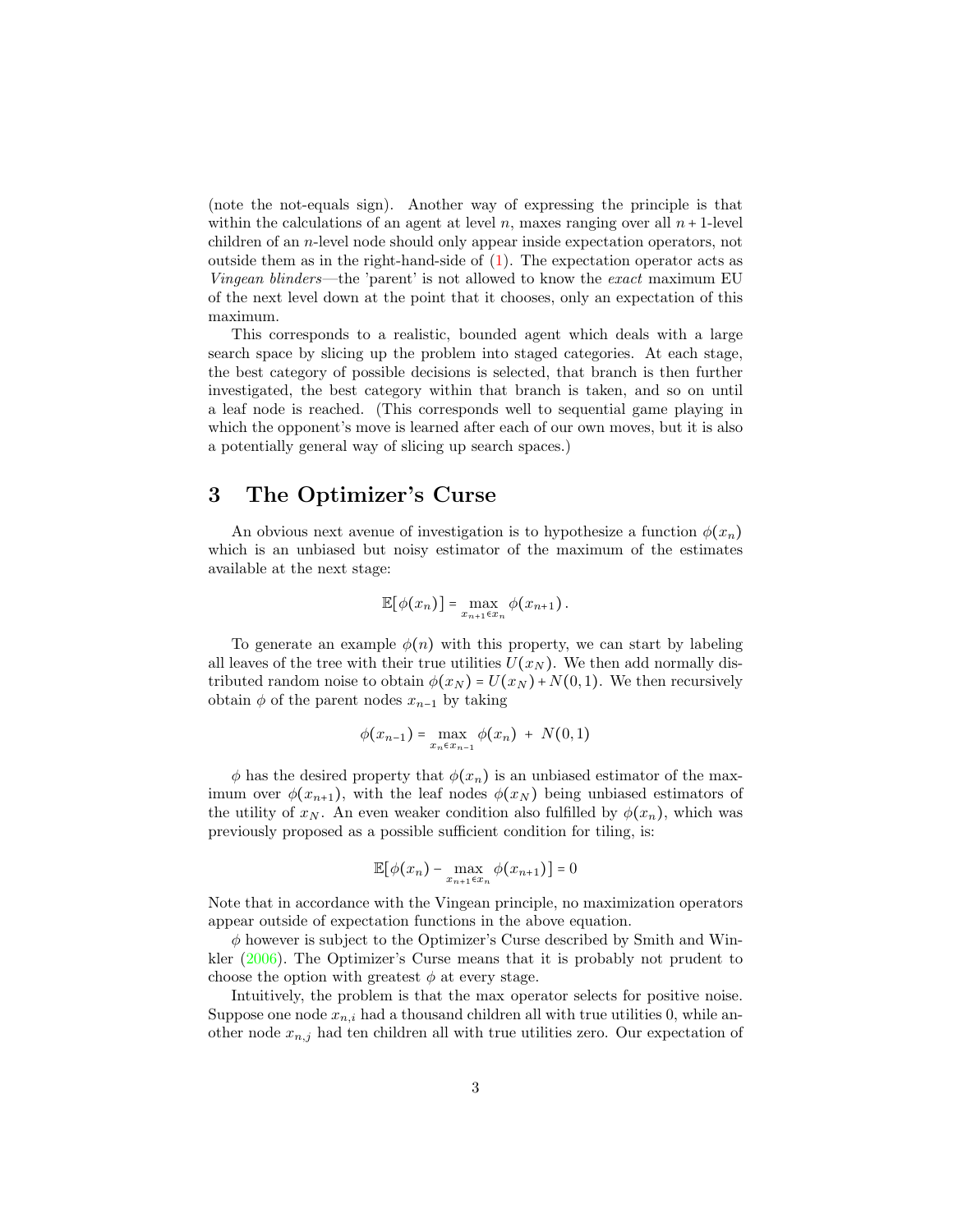$\phi(x_{n,i})$  is much higher than our expectation of  $\phi(x_{n,j})$  because our expectation of the maximum of a thousand draws from a normal distribution is higher than our expectation of the maximum of ten draws from a normal distribution, even though all this variance is pure noise and the true values are zero in every case. So if  $\phi(x_{n,i})$  were only slightly higher than  $\phi(x_{n,j})$ , the prudent choice would be to go down the branch for  $\phi(x_{n,j})$ . This means that a prudent expected utility maximizer that understands how the noise in the unbiased estimator interacts with its own tendency to maximize, will not always go down the path of greatest  $\phi$ . (This also shows why there are nontrivial issues with tiling subjective maximizers that pick the best action conditional on their successors also maximizing, rather than doing something else like taking the average action, etc.)

## 4 The  $\eta$ -distribution: Unbiased estimates instead of unbiased estimators.

One way of viewing the problem with  $\phi$  is that if our estimator is noisy, then when we see a  $\phi$  with high value, we expect to some degree that it has had high noise added. So when we follow the  $\phi$  we are predictably disappointed. Smith and Winkler's suggested solution to the Optimizer's Curse for the special case they considered is to regress their Gaussian-noisy estimates toward the mean, which they show is equivalent to treating the "unbiased estimator" as evidence that combines with a Bayesian prior. Once this is done, Smith and Winkler show that expected disappointment after choosing the highest estimate is zero.

To generalize, the problem with a standard "unbiased estimator" V of a true value  $\mu$  is that it merely has the property:

$$
\forall x : \mathbb{E}[V|\mu = x] = x
$$

But this is an insufficient condition for plugging V into decision-making e.g., for treating V as an estimate of expected utility. A sufficient condition is:

<span id="page-3-0"></span>
$$
\forall x : \mathbb{E}[\mu|V=x] = x \tag{2}
$$

although this is a very strong condition (see below).

The distribution  $\eta$  was constructed to fulfill this condition and make  $\eta x_n$ an unbiased *estimate* (not estimator) of  $\max_{x_{n+1} \in x_n} \eta(x_{n+1})$  regardless of which value of  $\eta x_n$  is observed. It is constructed as follows: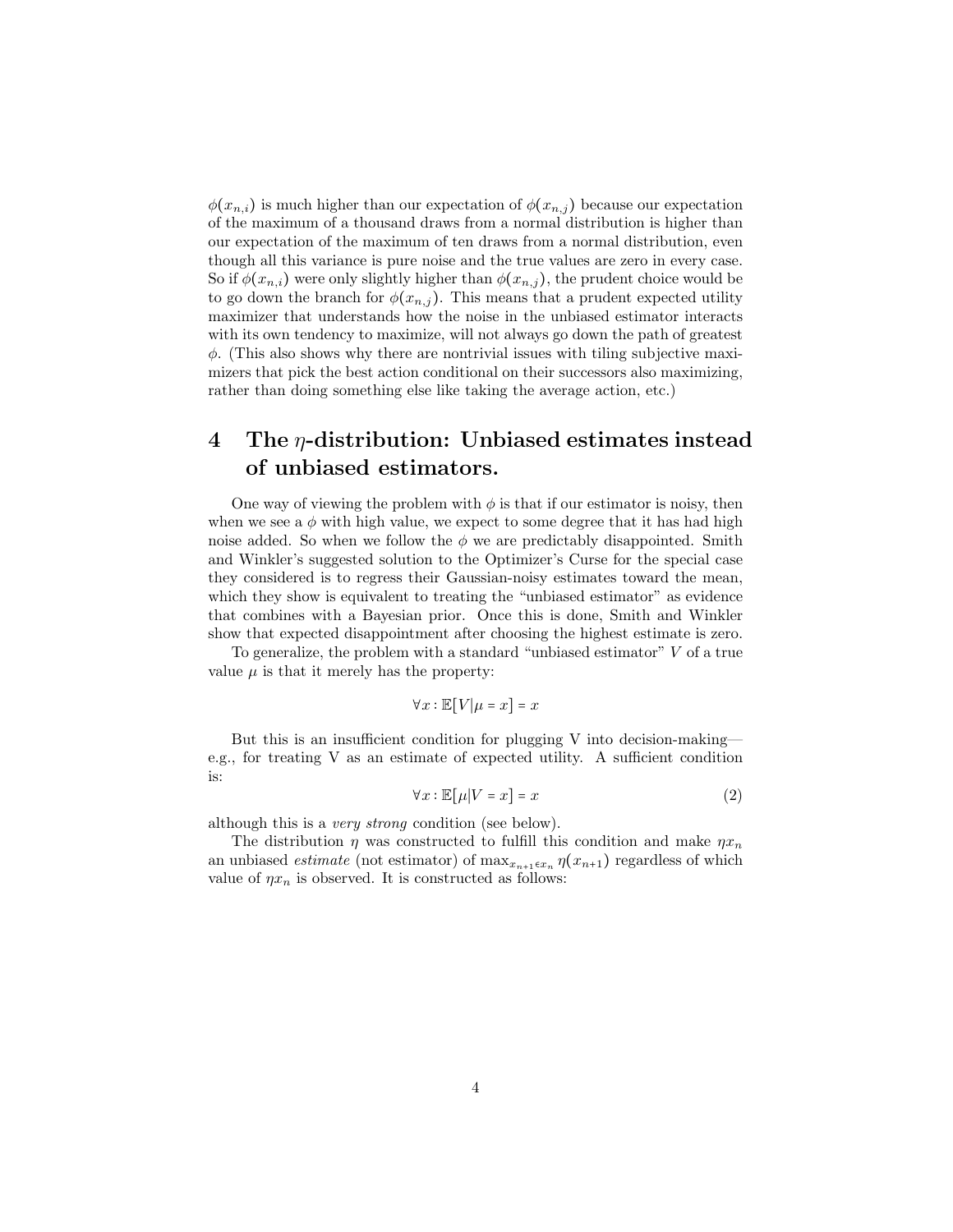$$
\eta(x_0) \coloneqq N(0, 1)
$$
\n
$$
\text{for } x_{n+1,k} \in x_n : \quad i := \text{Random}(K(x_n))
$$
\n
$$
\eta(x_{n+1,i}) \coloneqq \eta(x_n) + N(0, 1)
$$
\n
$$
\eta(x_{n+1,j\neq i}) \coloneqq \eta(x_{n+1,i}) - |N(0, 1)|
$$
\n
$$
U(x_N) \coloneqq \eta(x_N) + N(0, 1)
$$

We start with the root node and generate a random value of  $\eta$ . Then we generate children recursively as follows: For a parent with a known value, add noise with mean zero to this known value to get the maximum child that will appear on a random branch beneath that parent. Then assign random values less than the maximum child's value to all other children of that parent. When a leaf node is reached and assigned a value of  $\eta$ , assign it a random utility equal to η plus noise with mean zero.

Although this probability distribution over  $\eta$  and U was constructed in a somewhat perverse way (starting from the map and generating the territory), it makes  $\eta(x_n)$  a correct estimate of the U which will be achieved by further staged maximization down the branch  $x_n$ . To achieve maximum expected U, assuming you can only look ahead to the nodes immediately below you, it is always wisest to choose the node with maximum  $\eta$  at your current stage. This remains true even if noise is much greater in some parts of the tree than others, or some parts of the tree are much wider or deeper than others.

 $\eta$  demonstrates one property a probability distribution or expectation function can have that seems like it should suffice for staged maximizers to tile over it. Equation [\(1\)](#page-1-0) is fulfilled by  $\eta$  and thus it does not usually find global maximums of  $\eta$  or U. So  $\eta$  is a fair model of staged, subjective maximization rather than global, objective maximization.

A next step is to write out a tiling of a staged subjective EU maximizer for the first time, using  $\eta$ . This has not yet been done but looks easily reachable from here.

#### 5 Problem:  $\eta$  obeys overly strong conditions.

A problem with  $\eta$  is that the condition [\(2\)](#page-3-0) which  $\eta$  fulfills is extremely strong.  $(2)$  states that for every possible estimate x, conditioning on the estimator V returning the value x, we believe that x is in fact the best expected estimate for the underlying value  $\mu$ . Suppose you were about to construct an offspring similar to yourself. Do you, considering the hypothetical case that your offspring has come to believe the best estimate of the mass of an electron is a million grams, believe that your own best estimate of the mass of the electron, conditioning on this fact, is a thousand grams? The condition [\(2\)](#page-3-0) can be seen as demanding